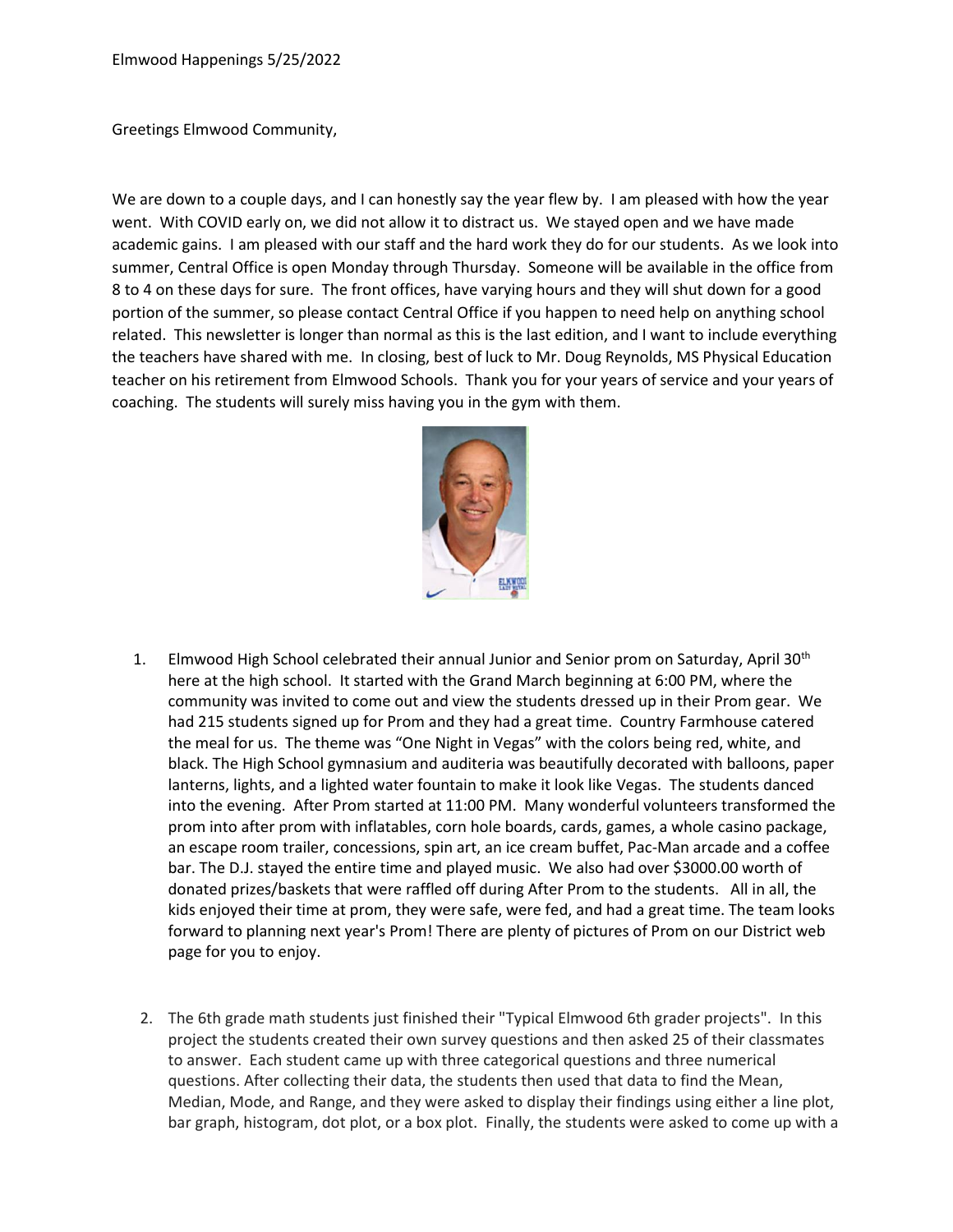creative way to display their information in order to present their findings to their class. The students enjoyed finding out about their fellow students and were very creative in how they presented their information. This was a fantastic way to bring the school year to a close.





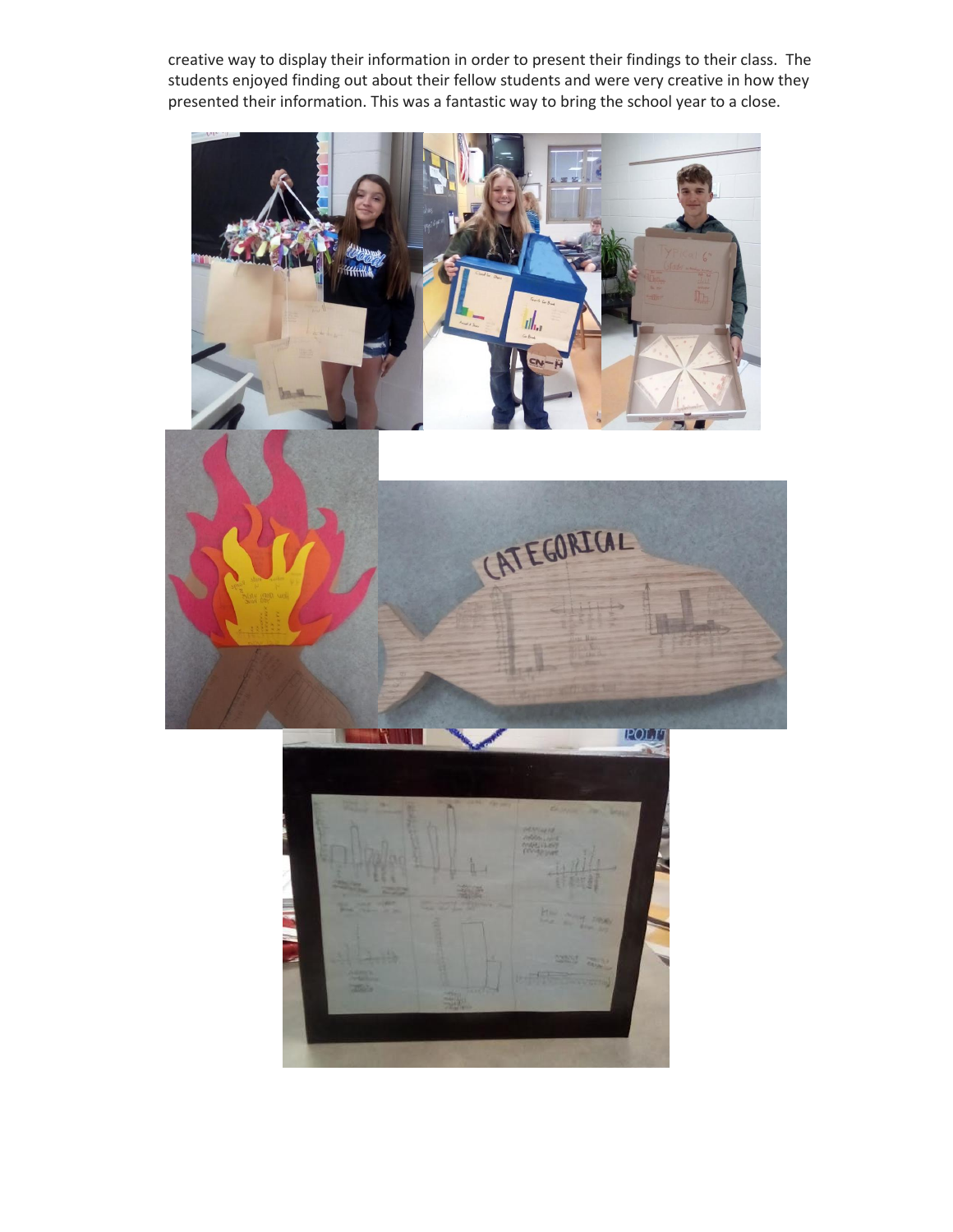- 3. The Northwestern Water and Sewer District has announced that five teachers from Elmwood Local Schools were awarded grant funding for educational programs focusing on water. "Water And Environment Teacher Education Resources (WATER)" grants assist local schools by providing direct funding to support educators in teaching about the importance of water resources. The water district presented Katie Smith, Rebecca Peery, Robin Reynolds, Monica Arnold, and Natalie Genson each with a \$500 grant to plan lessons that they presented in their grant application.
- 4. The high school held their annual Spring Fling on Monday, May 9th. The students participated in The Price is Right, had a picnic, played games, grilled out for lunch, and finished the day with their class Olympics. The sophomore class came out as winners of this activity.



5. The Spring arts festival was held Sunday, May 15th and showcased hundreds of talented student's art work and performances by our band and choirs. If you were lucky enough to attend, you would have been treated to the very creative side of our Elmwood students with great music and art. There were over 45 awards given in the high school in the area of art with Best of Show going to Abbie Allison's gorgeous food painting and Kate Keiffer's sculpture. The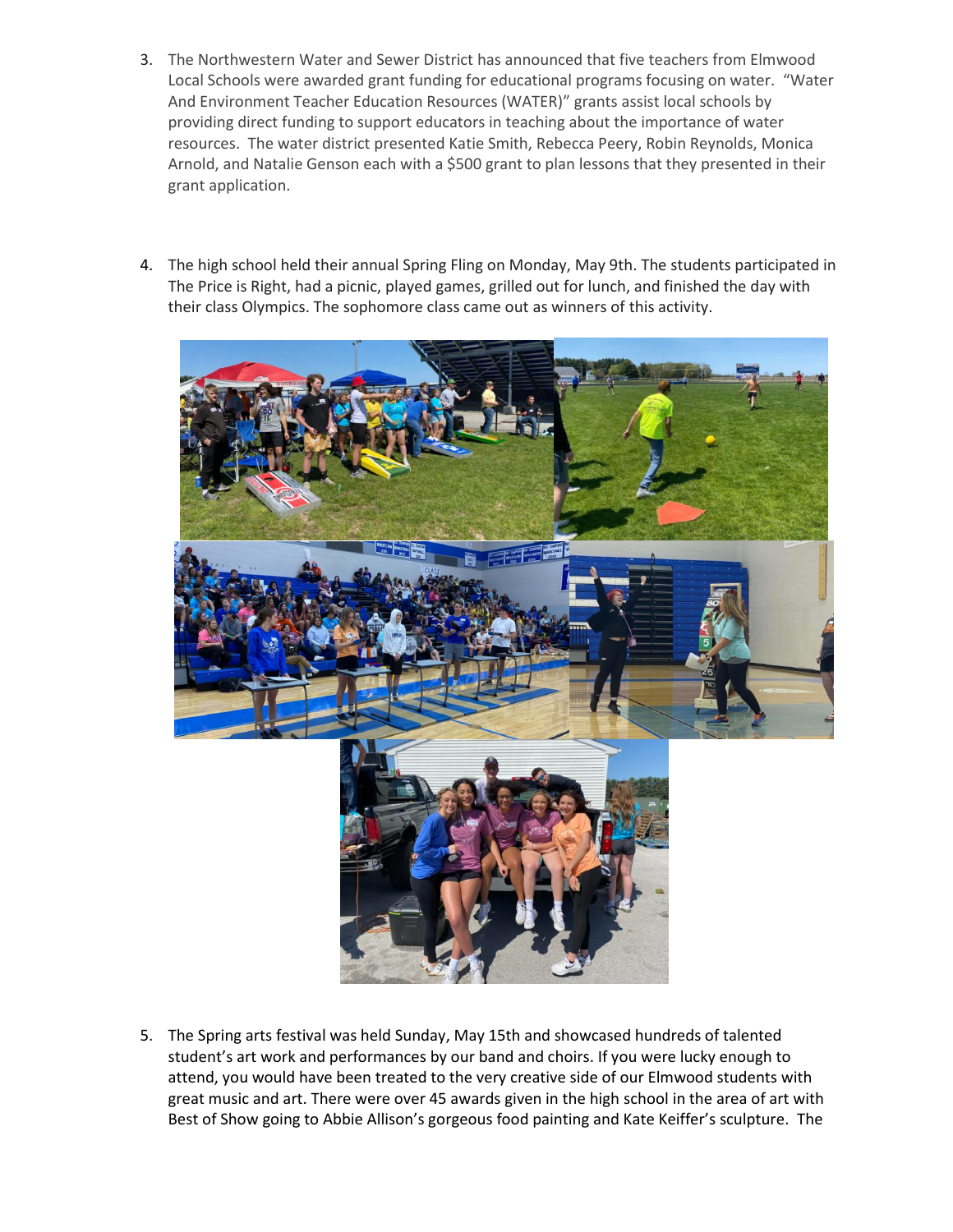middle school also had another year of our talented students' art work on display. This year, the big winners were Eleanor Wise (7th) for her Animal Painting of a dog using Tempera paint and Faith Morgart (8th) for her Duality Agamograph showing Cityscape vs. Country Landscape done with colored pencils.



6. At the end of April, a professor from the University of Hradec Králové in the Czech Republic spent the day teaching 7th grade students about traditional and contemporary Czech fairy tales. Students were able to compare perspectives of typical U.S. fairy tales with those from the Czech Republic. Mylie Mitchell, a 7th grader explained, "[Czech] fairy tales don't have a happy ending like they do in America. Princesses get hurt and the villains get hurt or die. Having fairy tales that don't have a happy ending can teach kids that the world is not like it is in the books." Makala Eaken noted, "Czech fairy tales are very similar to ours. There is one just like Clifford because it is a dog that grows to be a very big dog and helps out a young girl." In yet another tale, Drake Stearns commented, "The "Princess from the Watermill" is an interesting story about a boy falling in love with a girl that helps with a mill." Students tried their best at singing and dancing to tunes associated with this romantic tale. Certainly, the professor's visit marked a unique and fulfilling experience for Elmwood's 7th graders.